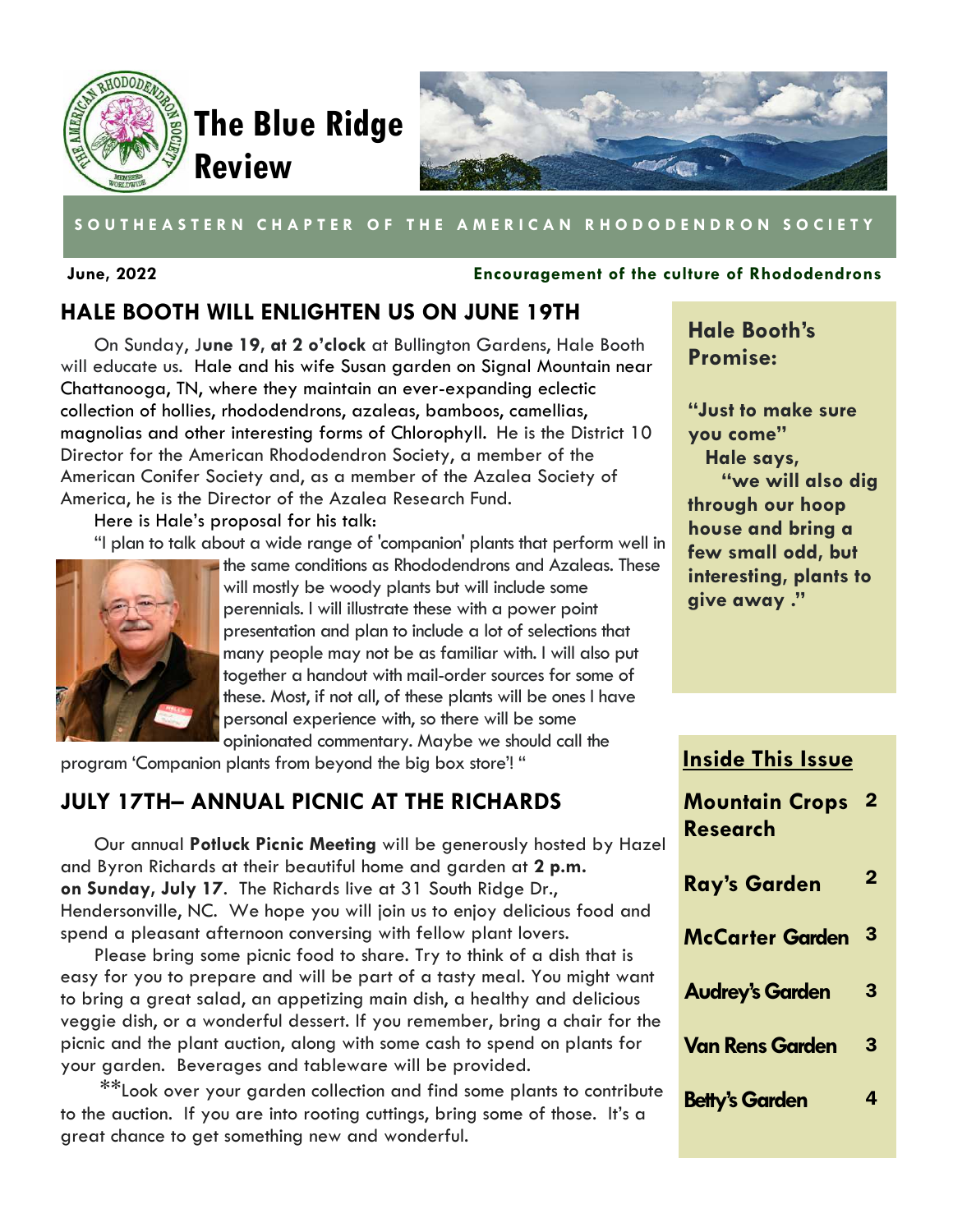# The Blue Ridge Review



**Irene & Tom Sharing** 



**Group Learning** 



**Great Give-away Prizes** 



**Enjoying Ray's Garden** 



**Ray's Clever Labels** 

# **BEING EDUCATED AT THE CROPS RESEARCH CENTER**

On May 27, thirteen members arrived at the tour of the NC State Mountain Crops Horticultural Research Center. We were enlightened about their work by Professor Tom Ranney, his assistant, Irene Palmer, and an intern named Jerry. There are 10 faculty-led programs, all with a major focus on non-invasive species. Nursery crops remain the most popular research area because of the size of the industry. A primary focus is developing new species from non-invasive, disease-resistant varieties.

Intern Jerry talked to us about testing rooting compounds, gels versus liquids. It seems liquids, like potassium mixed with salt, are used more.

Irene and Tom talked about hand-pollinating, which is often used in the greenhouse, but not in the fields. This techniques helps control both parents; the picture shows blue tags labelling the different parent

pollinators. The picture also shows net bags used for seed collection.

Another project is looking for ways to speed up flowering. Quince takes 5 or 6 years after planting; Irene found a way to make them flower sooner. They're also looking for ways to make camellias flower for the first time in less than 3 years, as well as trying to develop a summer-flowering camellia by connecting it to a knock-out rose.

After an hour of learning, we were rewarded with some plants to take home:; we could take several, choosing from double



play doozie spirea (one of my favorites), Rhododendron hybrid-DandyMan Color Wheel, Rhododendron hybrid "NCRX2 Black Hat, and Perfecto Mundo Evergreen Azaleas. Thanks to our wonderful educators, it turned out to be a perfect morning.

# **EXPLORING RAY HEAD'S GARDEN**

Ray Head's garden is a delightful place for about 10 visitors to explore, especially when so many azaleas and rhododendrons are in bloom. Ray's favorite is the lovely yellow Austrinum, called Admiral Semmes, which was in full bloom. We were treated to an amazing collection of azalea 'eye candy': yellow, light yellow, orange, white with pink stamens (with a great fragrance), lavender, red, and pinkish purple.

Ray has a unique and easy-to-read system for labeling plants: He uses relatively small concrete landscape stones that he paints with craft paint. Great idea, Ray.

Ray's large, versatile garden also features many holly plants, both deciduous and evergreen holly (like his treasured Wando Holly that J.C. Ralston gave him), flowers like columbine, several magnolia (like the rare Magnolia Ashei and the Sunsation Magnolis, developed by Augie Kerr). He also has a shade house and many irrigation pipes.

After our tour, Mary Ann treated us to a lovely lunch.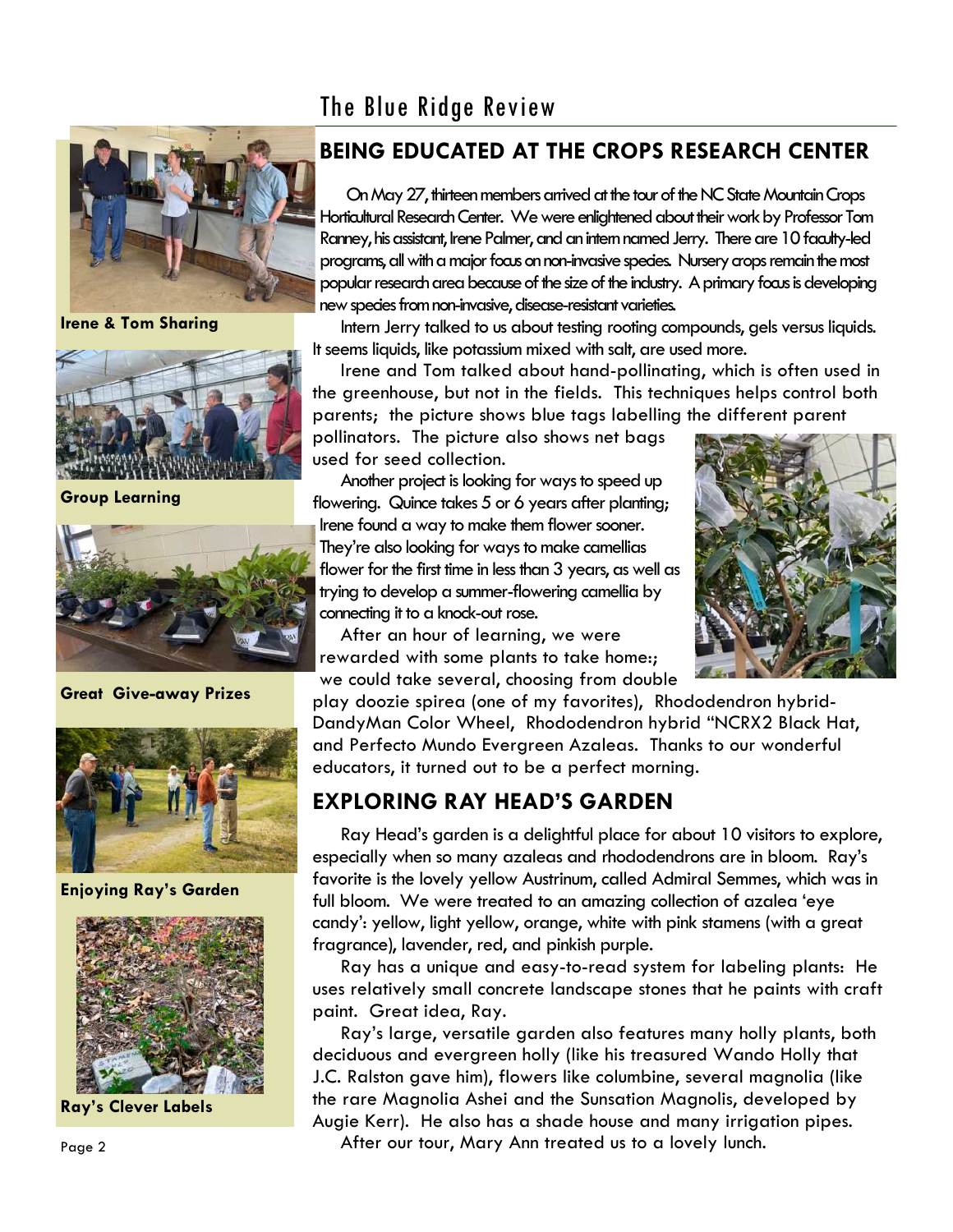# **THE IMPRESSIVE McCARTER GARDEN**

On a gorgeous day in late April, thirteen of us discovered the natural beauty of the McCarter garden, hidden in an outlying area near Travellers Rest. The McCarters have owned their property since 1980, when they needed more space for growing so many rhododendrons from seed.

Strolling through part of the original 110 acres, we discovered near the house common Yak Rhododendrons from Japan. One of these yaks turns pink first, and then pure white. We strolled toward the large lake and discovered several rarities: Catesbael Trillium and rare deep red Kaempferi azaleas. The expansive groves of deciduous azaleas were amazing. Behind a lovely gazebo by the lake, we found a grove of rhododendrons grown from Yelton seedlings, which self-seed.

Jackson gave us a tour of his expansive propagation area, which features numerous Nearing frames which Jackson built. Then we were delightfully surprised by a delicious lunch which Pamela had prepared for us. This was the embodiment of a Perfect Day!!

# **AUDREY STELLOH'S IMPRESSIVE GARDEN**

Audrey Stelloh graciously made her garden available to us for many days in April and early May. I call her garden, 'lost in the woods in the center of town'! When we walked around the house, we were treated to a display of Audrey's stepping stones: hummingbirds, other birds, a fox.

As we meandered on the many paths exploring her garden, we were impressed by the variety of her plants: a silberlocke by the house, a grand oriental spruce, maidenhair ferns, a huge humpback whale hosta, a rare quadrillium; the list goes on.

Of course, Audrey's collection of native azaleas is impressive; a standout was one called tipsy tangerine. Thanks to Audrey for sharing your wonderful, impressive collection of plants.

# **VAN RENS' GARDEN**

We were delighted to share our garden with nine members. For a small garden, we have many varieties, including 15-plus Dexters. Most of our rhododendrons and azaleas were in full bloom. It was fun to walk with our 'rhodi' friends and find that there were surprises for them on our 1-acre lot.

Another high point of the week was a visit arranged by Marilyn Haynes brought a busload of visitors from Lake Point Landing. Chuck loves to talk about all of the varieties we inherited from the former owner, Fred Kalmbach. We also made some wonderful additions to enhance our garden.



#### **Enjoying the McCarter Garden**



**Jackson's Nearing Frames** 



**Audrey's Quadrillium** 



**Humpback Whale Hosta** 



**Van Rens Garden**